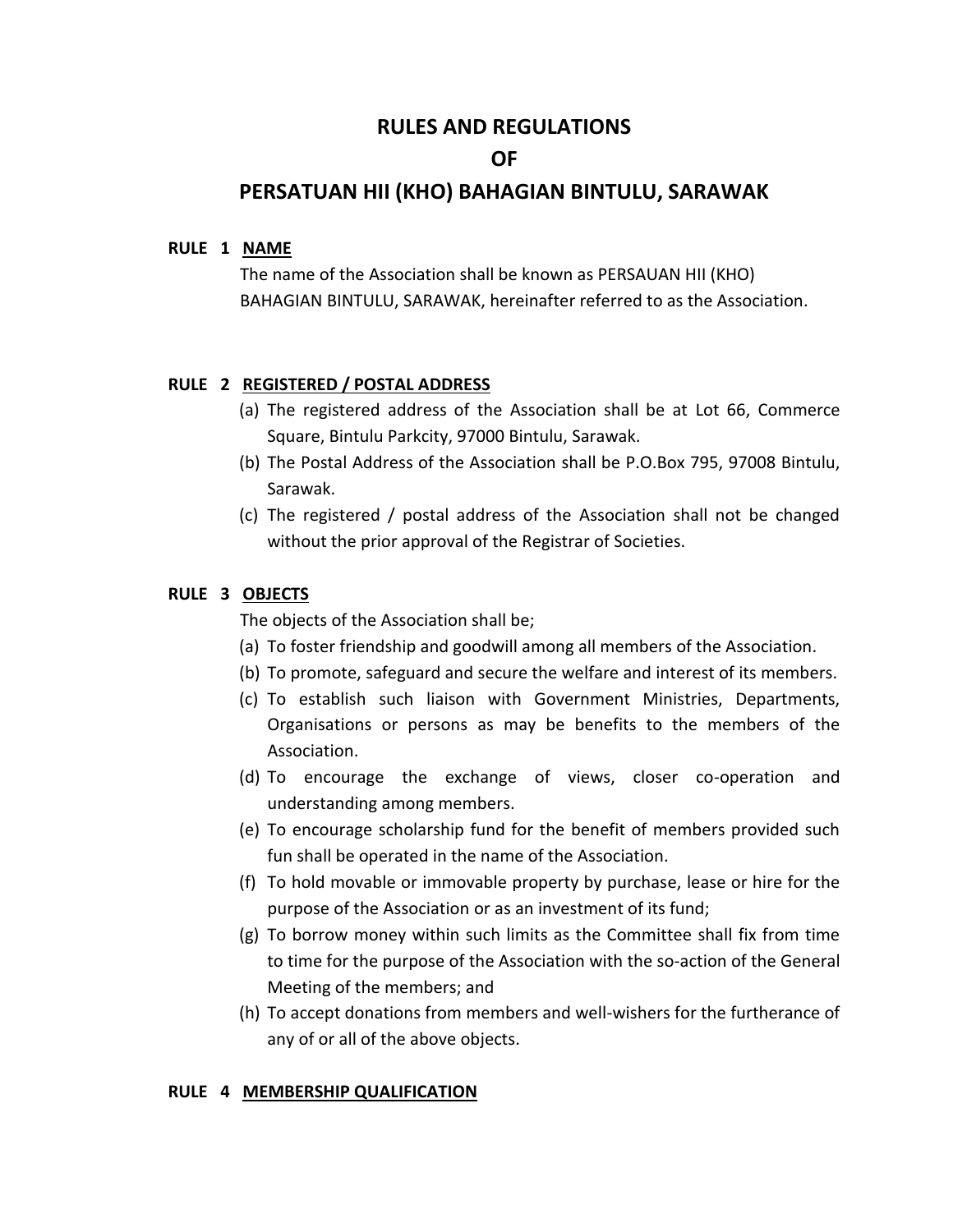Any person whose surname is HII (KHO) irrespective of creed, religion, occupation and sex, whose conduct and character is good and who is a Malaysian residing in Bintulu and has attained the age of eighteen years by English reckoning and is willing to abide by the rules and regulations of the Association may became a member.

## **RULE 5 APPLICATION FOR MEMBERSHIP**

- (a) Every application for membership of the Association shall be proposed and seconded by two existing members and shall be forwarded to the Secretary who shall, at the first convenient opportunity, submit it to the Committee for approval.
- (b) Every applicant whose application has been approved as aforesaid shall, upon payment of the prescribed entrance fee, be admitted as a member of the Association and shall be entitle to all the privileges of membership.

# **RULE 6 MEMBERSHIP REGISTRAR**

The Secretary shall keep a membership registrar containing the following particular;

- (a) Serial No
- (b) Date of Admission
- (c) Name
- (d) Date and place of birth
- (e) Identity card No.
- (f) Nationality
- (g) Occupation and Office address
- (h) Home address

### **RULE 7 ENTRANCE FEE, SUBSCRIPTION AND OTHER DUES**

- (a) An entrance fee in the sum of RM10.00 shall be payable.
- (b) The monthly subscription shall be RM1.00 payable to the Treasurer in advance.
- (c) Any member who pay one lump sum payment of RM100.00 (One Hundred Ringgit) shall become a life member of the Association and shall entitle to all the privileges of the membership.
- (d) Any member who allows his arrear to exceed two months' subscription shall receive a written notification signed by or on behalf of the Secretary and shall be denied the privileges of membership until he settles his account.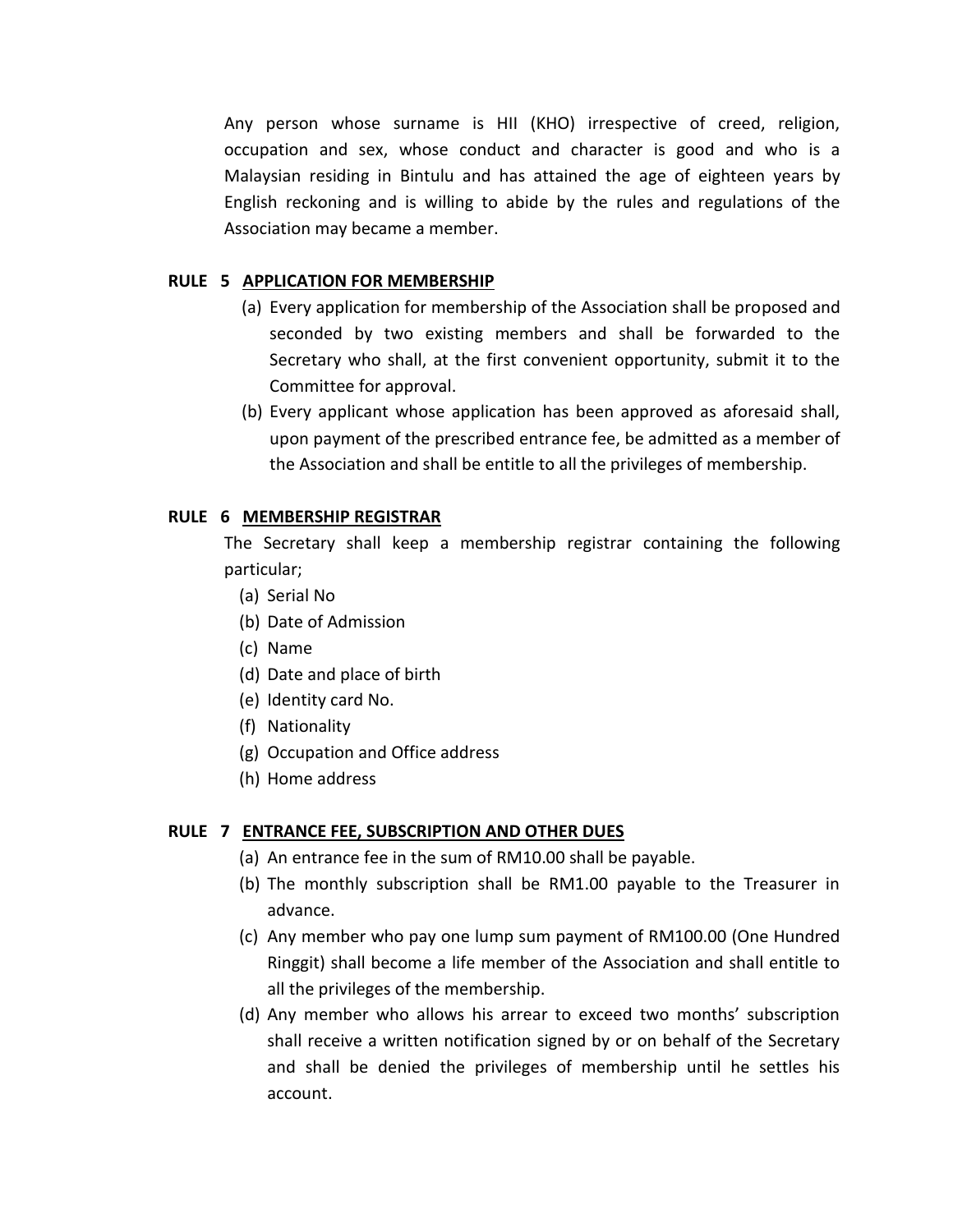- (e) Any member who allows his arrears to exceed three months' subscription shall automatically cease to be a member of the Association and the Committee ay direct that legal action be taken against him, provided that it is satisfied that he has received due notice of his debts.
- (f) The Committee shall have the power to fix a re-entrance fee for any person who has allowed his membership to lapse through arrears.
- (g) Special subscription or levies for particular purpose may be raised from members by resolution of the general meeting of the Association. If any member fails to pay such subscription within such period as may be resolved, the amount due shall be treated in the same way as arrears of monthly subscription.

# **RULE 8 COMMITTEE**

(a) A committee consisting of the following who shall be termed as the officebearers of the Association, shall be elected biennially at the annual general meeting:-

One President; Three Vice-Presidents; One Secretary; Two Assistant Secretaries; One Treasure; Two Assistant Treasurers; One Public Relation Officer; One Welfare Officer; One Assistant Officer; One Education Officer; One Assistant Officer; One General Affairs Officer; One Assistant General Affairs Officer; One Supervisor; Five Committee Members

- (b) Names for the above offices shall be proposed and seconded and biennial election will be by simple majority vote of the members present at the annual general meeting. All the office-bearers shall hold for a term of 2 years and shall be eligible for re-election.
- (c) The function of the Committee is to organize and supervise the day-to-day activities of the Association and to make decisions on matters affecting its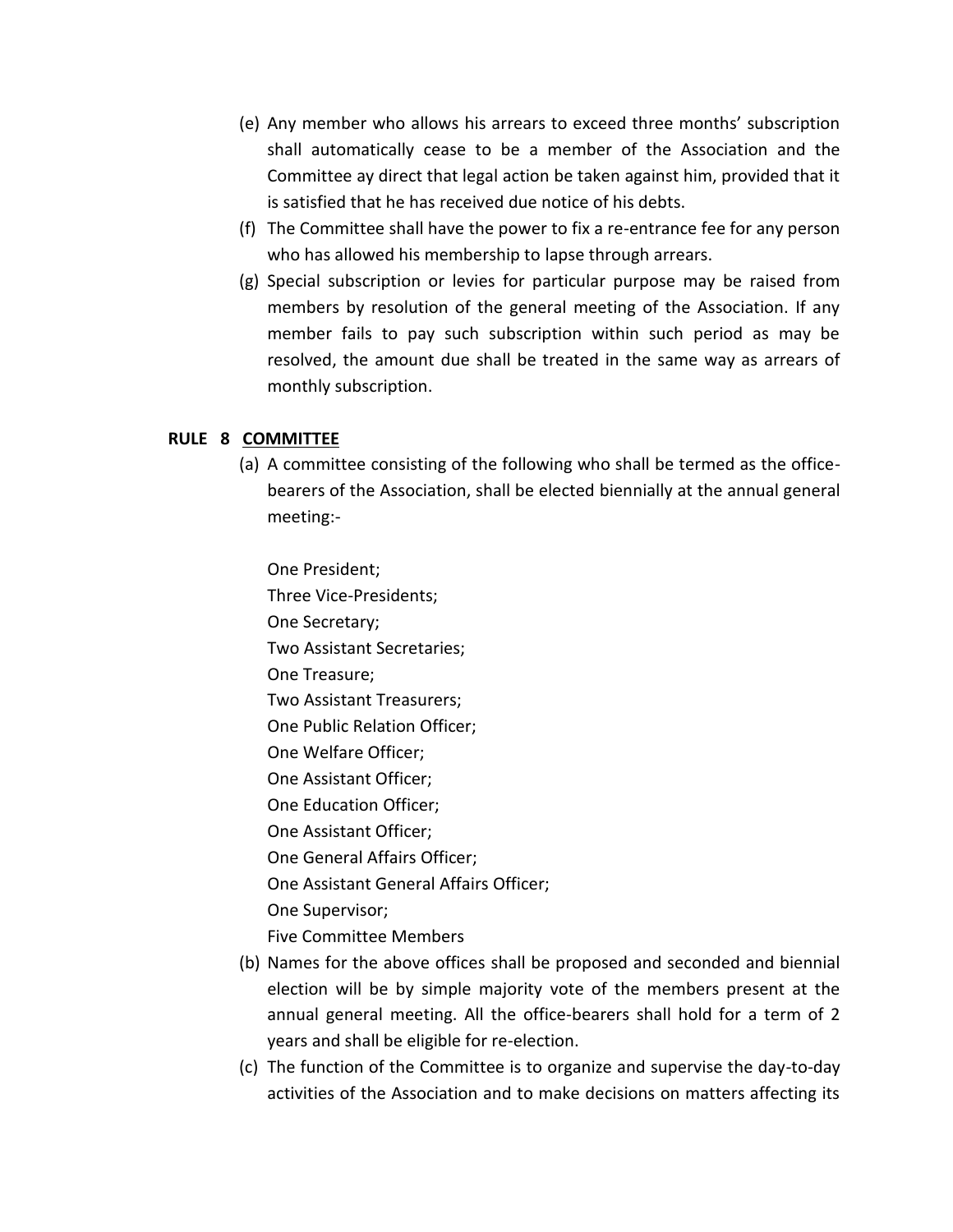running within the general policy laid down by the general meeting. The Committee may not act contrary to the expressed wishes of the general meeting without prior reference to it. It shall furnish a report to each annual general meeting on its activities during the previous year.

- (d) The Committee shall meet at least once three months and fourteen days' notice of each meeting be given to its committee members. In case of urgency, the Committee may meet at any time. The President acting alone, or not less than three of the Executive Committee members acting together may call for a meeting of the Committee to be held at any time. At least one half be valid and to constitute a quorum.
- (e) Where any urgent matter requiring the approval of the Committee arises and it is impossible to convene a meeting, the Secretary may obtain such approval by means of a Circular letter. The following conditions must be complied with before a decision of the Committee is deemed to have obtained :-
	- (1) The issue must be clearly set out in the Circular and forwarded to all member of the Committee,
	- (2) The decision must be by a majority vote.
- (f) Any member of the Committee who fails to attend three consecutive meetings of the Committee without satisfactory explanation shall be deemed to have resigned from the Committee.
- (g) In the event of the death or resignation of a member of the Committee, the candidate who received the next highest number of votes at the previous election for the post affected shall be invited to fill the vacancy. If there is no such candidate or if such candidate declines to accept the office so vacated, the Committee shall have power to co-opt any member of the Association to fill the vacancy until the next annual general meeting.
- (h) Except where they are contrary to or inconsistent with the policy previously laid down by the general meeting, the decisions of the Committee shall be binding on all members of the Association unless and until countermanded by a resolution of the general meeting.

### **RULE 9 DUTIES OF OFFICE BEARERS**

(a) The President shall, during his term of office, preside at all general meeting and all meetings of the Committee and shall be responsible for the proper conduct of all such meetings. He shall have the casting vote and sign the minutes of each meeting at the time they are approved.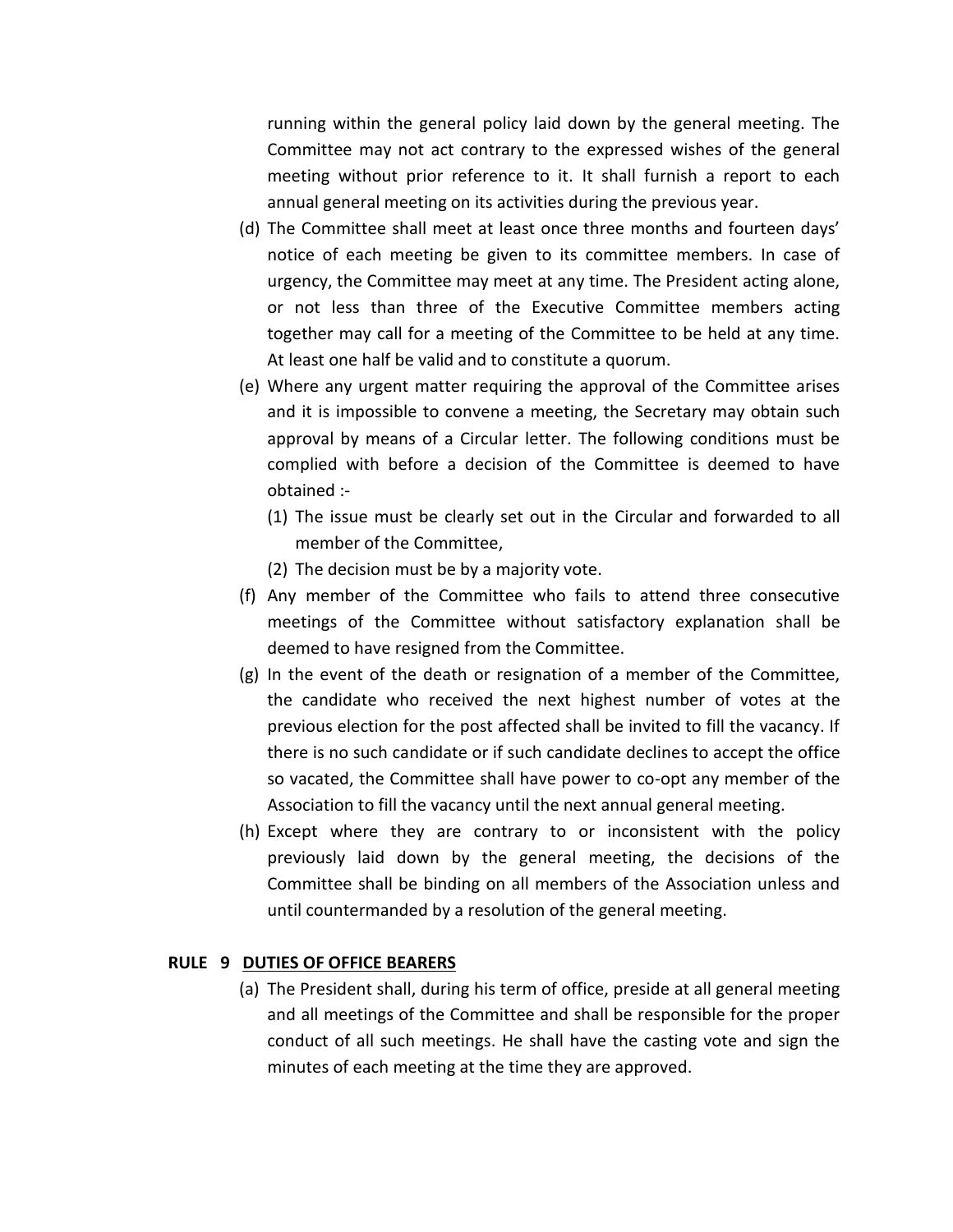- (b) The Vice-Presidents shall assist the President and one of them shall be appointed to act the President in the latter's absence.
- (c) The Secretary shall conduct the business of the Association in accordance with its rules, and shall carry out the instructions of the general meeting and the Committee. He shall be responsible for conducting all correspondence and keeping all books, documents and papers except the accounts and financial records. He shall attend all meetings and record all the proceedings.
- (d) The Assistant Secretaries shall assist the Secretary in carrying out his duties and one of them shall act for him in his absence.
- (e) The Treasurer shall be responsible for the finance of the Association. He shall keep accounts of all its financial transactions and shall be responsible for their correctness.
- (f) The Assistant Treasurer shall assist the Treasurer in carrying out his duties and one of them shall act in his absence of the Treasurer.
- (g) The Public Relation Officer shall be responsible for the promotion of goodwill and establishment of friendliness among members of the Association and among members of other organizations. In addition, he shall be responsible for the arrangement of any social activities.
- (h) The Welfare Officer shall be responsible for the promotion of the welfare and charity work of the Association.
- (i) The Assistant Welfare Officer shall assist the Welfare Officer in carrying out his duties and shall act for him during his absence.
- (j) The Education Officer or the Assistant Education Officer during the former's absence shall be responsible for the arrangements of all education work of and promotion among the members and their children and other matters related thereto.
- (k) The General Affairs Officer or the Assistant General Affairs Officer during the former's absence shall be responsible for the custody of the common seal of the Association and for all general affairs of the Association not specifically provided for other posts.
- (l) The Supervisor is to supervise and guide the work of other office bearers.
- (m)The Committee Member is to assist in the functions of the Committee generally.

## **RULES 10 FINANCIAL PROVISION**

(a) The financial year of the Association shall commence on  $1<sup>st</sup>$  January annually. As soon as possible after the end of each financial year, a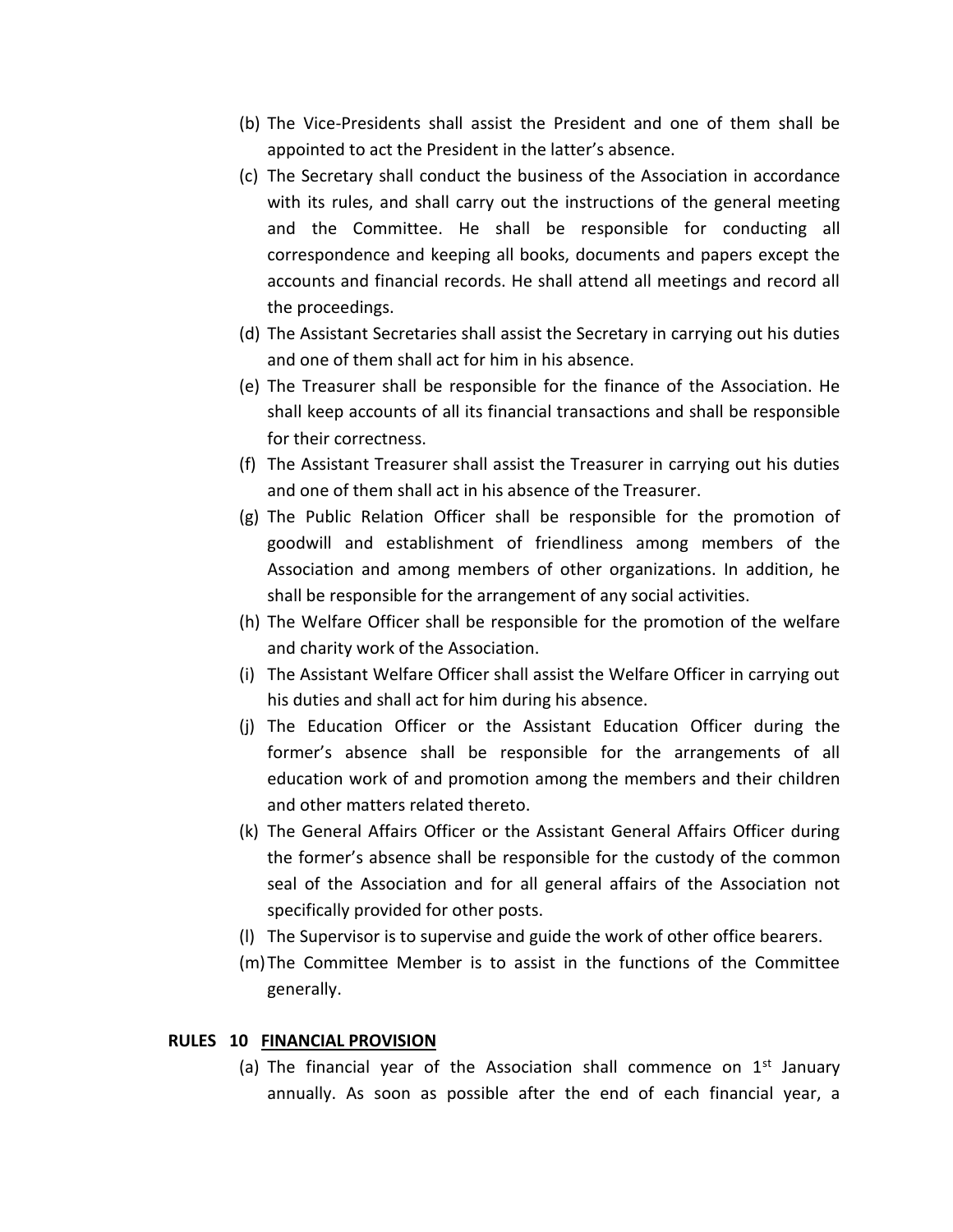statement of income and expenditure and a balance sheet for the year shall be prepared and audited by the Auditor appointed under Rule 11. The audited account shall be submitted for approval at the next annual general meeting, and copies shall be made available for the perusal of members at the Notice Board of the Association at least seven days before the meeting.

- (b) The income and property of the Association shall be applied solely towards the promotion of the subjects of the Association and no portion thereof shall be paid or transferred directly or indirectly by way of dividend or bonus or otherwise to person or persons who at any time are or have been members of the Association or to any person claiming through them.
- (c) No property of the Association shall be sold or hired out without the resolution of a general meeting.
- (d) The Treasurer may hold a petty cash advance not exceeding two hundred ringgit (RM200.00) at any one time. All money in ecess of this sum shall, within seven days of receipt, be deposited in a bank approved by the Committee. The bank account shall be in the name of the Association.
- (e) No expenditure exceeding two hundred ringgit (RM200.00) at any time be incurred without the prior sanction of the Committee and no expenditure exceeding two thousand ringgit (RM2,000.00) at any one time shall be incurred without the prior sanction of a general meeting of members.
- (f) All cheques or withdrawal notices on the Association's account shall signed jointy by any two of the following :-
	- (1) The President (or in his absence one of the Vice-President).
	- (2) The Secretary (or in his absence one of the Assistant Secretaries).
	- (3) The Treasurer (or in his absence one of the Assistant Treasurers).

### **RULE 11 AUDIT**

- (a) One or more persons, who shall not be the Office-bearers of the Association, shall be appointed biennially by the annual general meeting as Honorary Auditor(s). He/they shall hold office for Two years and may be reappointed.
- (b) The Auditor shall be required to audit the accounts of the Association for each year, and to prepare a report or certificate for the annual general meeting. He may also be required by the President to audit the accounts of the Association for any period within his tenure of office at any date, and to make a report to the Committee.

#### **RULE 12 ANNUAL GENERAL MEETING**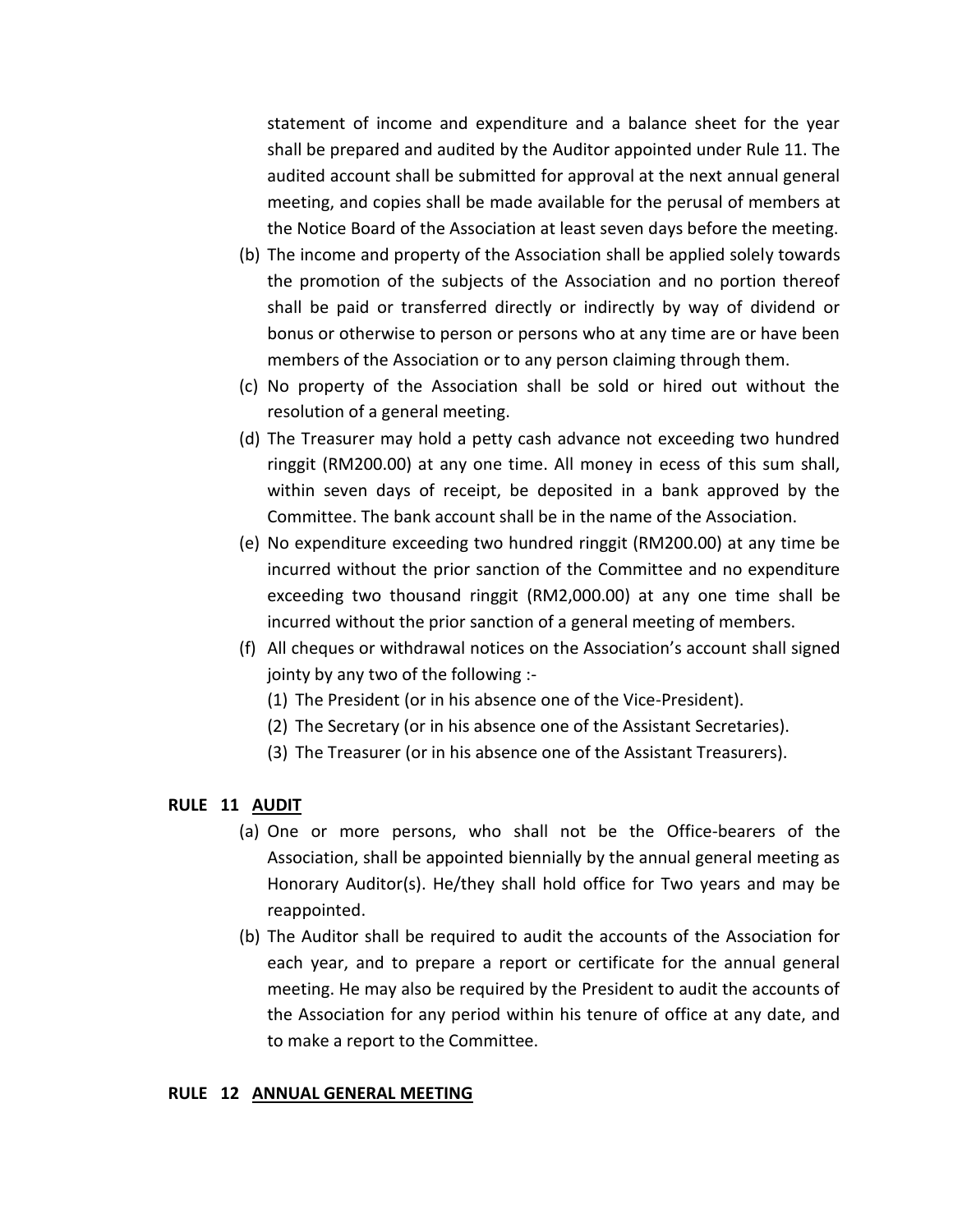- (a) An annual general meeting of the Association shall be held in the month of January of the current year. The business of the annual general meeting shall be;
	- (1) To receive the Committee's report on the working of the Association during the previous year;
	- (2) To receive the Treasurer's report and the audited accounts of the Association for the previous year;
	- (3) To elect a Committee and to appoint auditors once in every two years;
	- (4) To deal with such other matters may be put before it.
- (b) The Secretary shall send to all members at least twenty-one (21) days before the meeting a notice stating the time and place and calling for motions fo discussions and motions for amendment of the rules of the Association.
- (c) Motions for discussions at the meeting shall be sent to reach the Secretary not later than two (2) weeks before the meeting. The Secretary shall sent notice of meeting together with the reports and agenda of the meeting at least one (1) week before the meeting.
- (d) Members may vote by proxy at the annual general meeting provided that they had earlier notified the Secretary as to whom they had appointed to vote for them. No general proxies shall be allowed and no member shall become proxy for more than one member who is absent.

# **RULE 13 EXTRAORDINARY GENERAL MEETING**

- (a) An extraordinary general meeting of the Association shall be convened :-
	- (1) Whenever the Committee deems it desirable, or
	- (2) At the joint request in writing of not less than 10% of the total voting membership stating the objects and reasons for such meeting.
- (b) An extraordinary general meeting requisitioned by members shall be convened for a date within thirty (30) days of the receipt of such requisition.
- (c) Notice and agenda for an extraordinary general meeting shall be forwarded by the Secretary to all members at least fourteen (14) days before the date fixed for the meeting.

### **RULE 14 QUORUM AND POSTPONEMENT OF GENERAL MEETINGS**

(a) The quorum for any general meeting shall be at least twice the number of the Committee Members or one half (1/2) of the total voting membership, whichever is the lesser.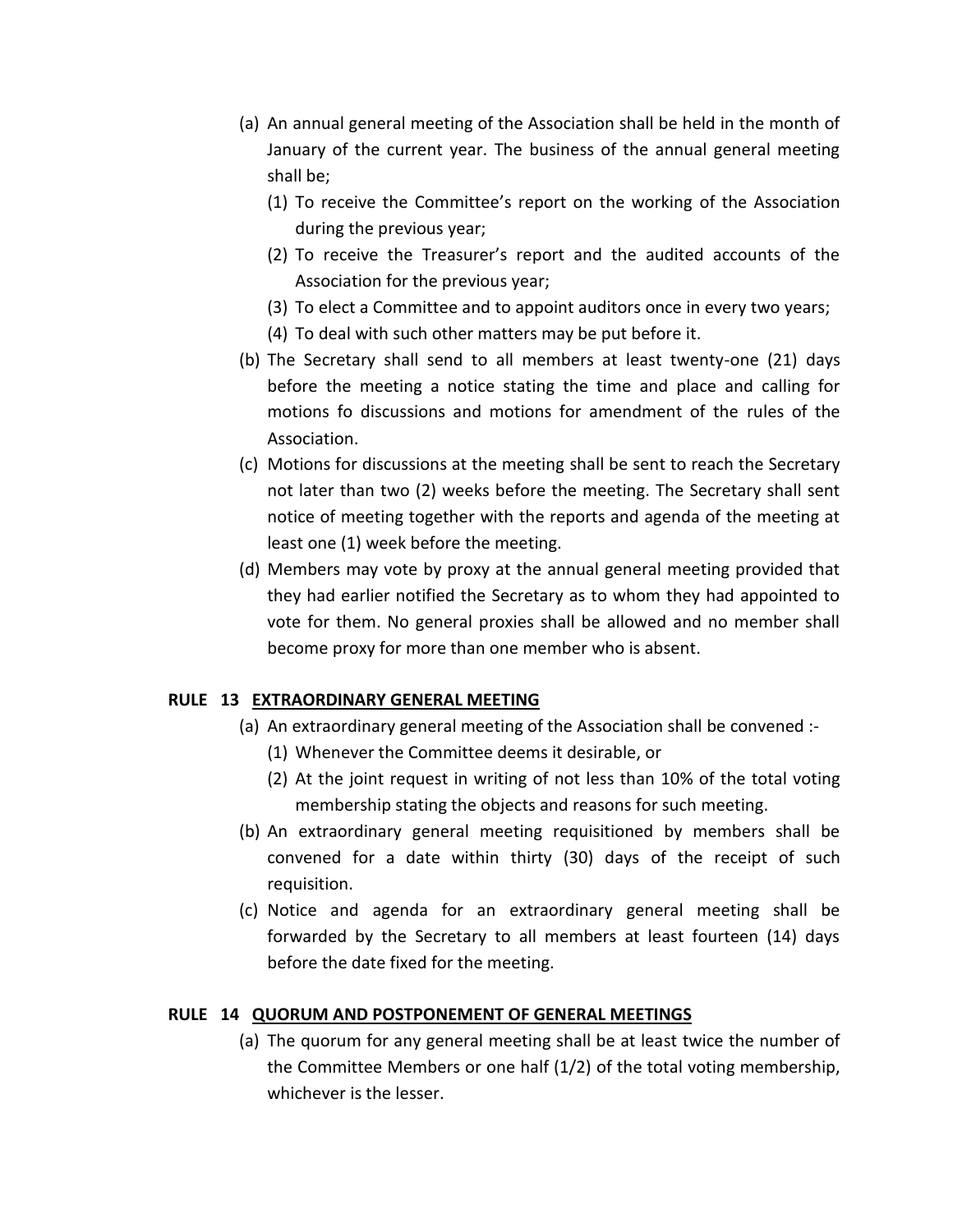- (b) In the absence of a quorum, the meeting shall be postponed to the same day in the following week, at the same time and place.
- (c) Where no quorum is present at the subsequent date,
	- (1) An annual general meeting shall proceed to business provided that such meeting shall not amend these rules or make decisions affecting the whole membership.
	- (2) An extraordinary general meeting requisitioned by members shall be cancelled and no extraordinary general meeting shall be requisitioned for the same purpose until after a lapse of six months from thereof.

### **RULE 15 RESIGNATION**

Any member may resign his membership by giving the Secretary a notice in writing to that effect.

# **RULE 16 EXPULSION OF MEMBERS**

- (a) The Committee may, if at any time it shall be of the opinion that the interests of the Association so require, by letter invite any member to withdraw from the Association within such time as is specified in such letter, and in default of such withdraw to submit the question of his expulsion to an extraordinary meeting. Not less than four weeks' notice of the meeting shall be given to the members. It shall be the duty of the Secretary to inform the member in question of the time and place of the meeting and of the nature of the complaints against him in sufficient time in order to afford him a proper opportunity of offering his explanations. At such meeting, the member shall be allowed to offer an explanation of his conduct verbally or in writing, and if thereupon, two-thirds of the members present shall vote for his expulsion, he shall thereupon cease to be a member of the Association.
- (b) No person who has been expelled from the Association under paragraph (a) above shall at any time be readmitted as a member.

# **RULE 17 EFFECT OF CEASING TO BE A MEMBER**

Any person shall, upon ceasing to be a member of the Association, whether on account of resignation of expulsion, forfeit all rights t and claim upon the Association and its property and funds.

### **RULE 18 APPOINTMENT OF OFFICER UNDER SECTION 9 (b) OF SOCIETIES ACT 1966**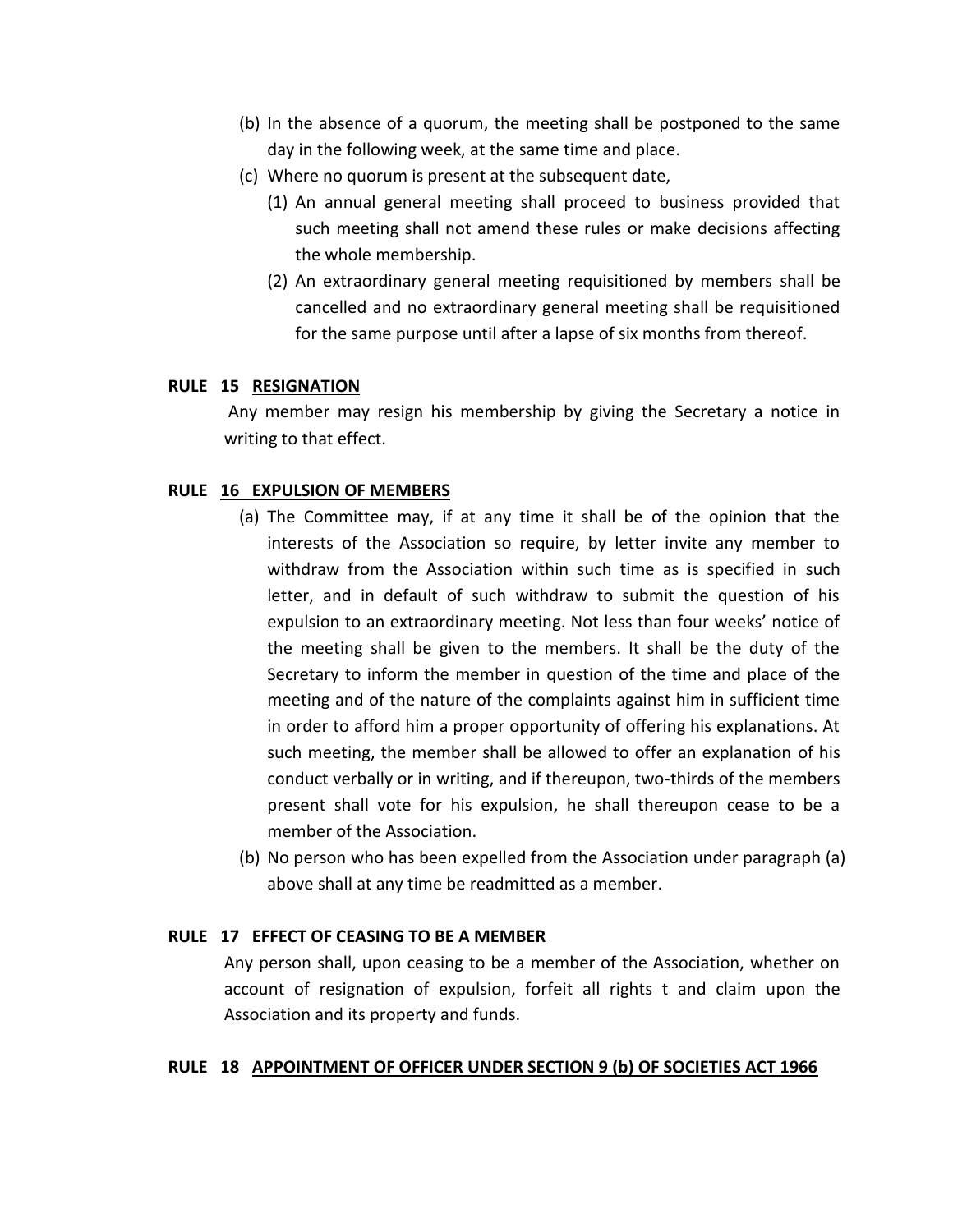- (a) Three officers who must be office-bearers and over 21 years of age, shall be appointed biennially at the annual general meeting for the purpose of Section 9 (b) of the Societies Act 1966.
- (b) They shall hold office for a term o two years and shall be eligible for reelection.
- (c) The officers appointed under this rule shall deal with the immovable property of the Association in such manner as the general meeting may direct provided that all immovable properties shall be registered in the name of the Association.
- (d) The officer shall not sell, withdraw or transfer any of the property the Association without the consent and authority of a general meeting of members.
- (e) An officer may be removed from office by a general meeting on the ground that, owing to ill healths unsoundness of mind, absence from country or for any other season, he is unable to perform his duties or unable to do so satisfactorily. In the event of the death, resignation or removal of an officer before the annual general meeting, the vacancy shall be filled by an extraordinary general meeting convened for the purpose.

### **RULE 19 SUB-COMMITTEES**

The Executive Committee shall have power to appoint Sub-Committees for the furtherance of the objects of the Association as it may deem fit and to delegate to sub-committees such power as it may consider necessary and expedient, and to withdraw from sub-committees all or any of the powers so delegated and revoke all such appointments. Any sub-committee so appointed shall, in exercising the power so delegated, conform to any of the regulations that may from time to time be imposed upon it by the Committee. On each and every subcommittee so appointed, there shall always be a member of the Committee who shall act as Chairman of the Sub-Committee.

# **RULE 20 ADDITIONS OR ALTERATION TO EXISTING RULES**

The rules of the Association may be altered, amended or repealed by a special resolution passed by two-thirds of the members of the Association at general meeting with fourteen days' notice to members. Such alterations or amendments shall take effect from the date of their approval by the Registrar of Societies.

### **RULE 21 DISSOLUTION**